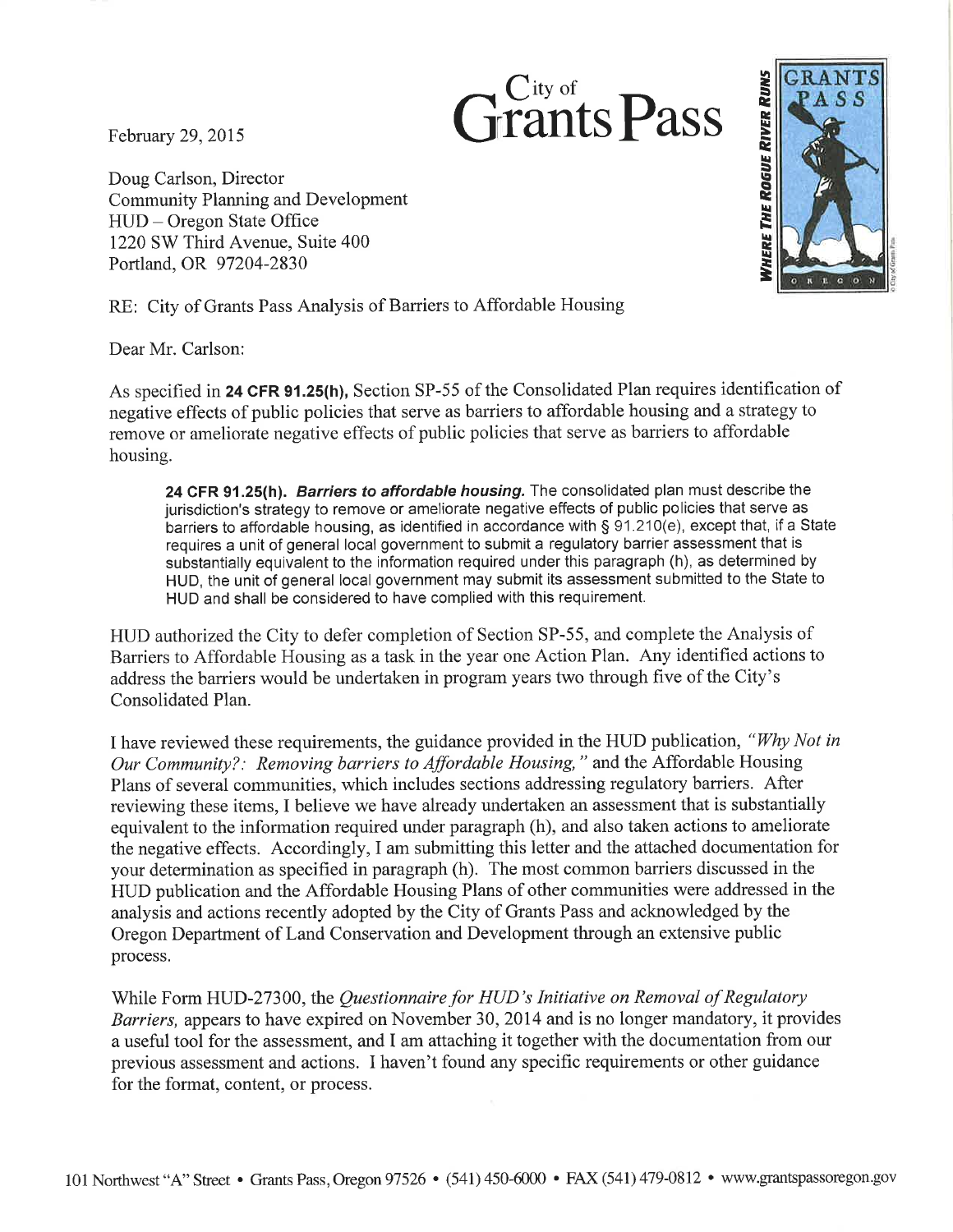Doug Carlson February 29, 2016 Page 2 of 2

Please let me know if you concur and determine this submittal complies with the requirement of 24 CFR 91.25(h) for completion of Section SP-55 of the Consolidated Plan.

Please contact me if you have any questions.

Sincerely,

ъ.

Tom Schauer, AICP **Senior Planner** 

Form HUD-27300 and attachments enc.

Jason Triplett, CPD Representative, US Department of Housing & Urban Development cc: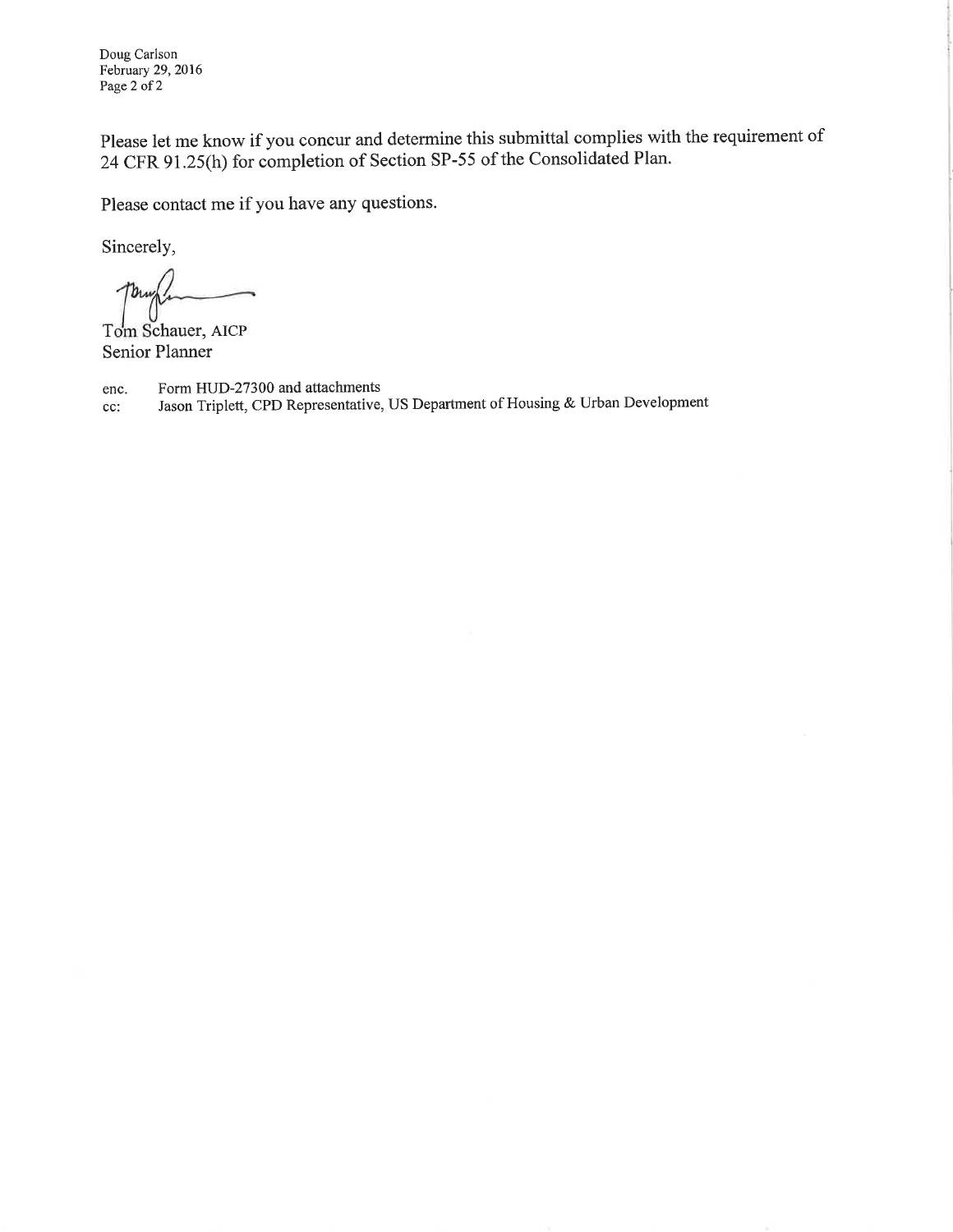|                   | <b>America's Affordable Communities</b> |
|-------------------|-----------------------------------------|
| <b>Initiative</b> |                                         |

Public reporting burden for this collection of information is estimated to average 3 hours. This includes the time for collecting, reviewing, and reporting the data. The information will be used for encourage applicants to pursue and promote efforts to remove regulatory barriers to affordable housing. Response to this request for information is required in order to receive the benefits to be derived. This agency may not collect this information, and you are not required to complete this form unless it displays a currently valid OMB control number.

# Questionnaire for HUD's Initiative on Removal of Regulatory Barriers

#### Part A. Local Jurisdictions. Counties Exercising Land Use and Building Regulatory Authority and Other Applicants Applying for Projects Located in such Jurisdictions or Counties [Collectively, Jurisdiction]

|                                                                                                                                                                                                                                                                                                                                                                                                                                                                                                                                                                                                                                                                                                                                                                                                                                                                                                                                                                                                                                  | H         | $\mathbf{z}$                   |
|----------------------------------------------------------------------------------------------------------------------------------------------------------------------------------------------------------------------------------------------------------------------------------------------------------------------------------------------------------------------------------------------------------------------------------------------------------------------------------------------------------------------------------------------------------------------------------------------------------------------------------------------------------------------------------------------------------------------------------------------------------------------------------------------------------------------------------------------------------------------------------------------------------------------------------------------------------------------------------------------------------------------------------|-----------|--------------------------------|
| 1. Does your jurisdiction's comprehensive plan (or in the case of a tribe or TDHE, a local<br>Indian Housing Plan) include a "housing element? A local comprehensive plan<br>means the adopted official statement of a legislative body of a local government that<br>sets forth (in words, maps, illustrations, and/or tables) goals, policies, and guidelines<br>intended to direct the present and future physical, social, and economic development<br>that occurs within its planning jurisdiction and that includes a unified physical plan<br>for the public development of land and water. If your jurisdiction does not have a<br>local comprehensive plan with a "housing element," please enter no. If no, skip to<br>question $# 4$ .                                                                                                                                                                                                                                                                                | <b>No</b> | $\overline{\checkmark}$<br>Yes |
| 2. If your jurisdiction has a comprehensive plan with a housing element, does the plan<br>provide estimates of current and anticipated housing needs, taking into account the<br>anticipated growth of the region, for existing and future residents, including low,<br>moderate and middle income families, for at least the next five years?                                                                                                                                                                                                                                                                                                                                                                                                                                                                                                                                                                                                                                                                                   | No        | $\sqrt{}$ Yes                  |
| 3. Does your zoning ordinance and map, development and subdivision regulations or<br>other land use controls conform to the jurisdiction's comprehensive plan regarding<br>housing needs by providing: a) sufficient land use and density categories<br>(multifamily housing, duplexes, small lot homes and other similar elements); and, b)<br>sufficient land zoned or mapped "as of right" in these categories, that can permit the<br>building of affordable housing addressing the needs identified in the plan? (For<br>purposes of this notice, "as-of-right," as applied to zoning, means uses and<br>development standards that are determined in advance and specifically authorized by<br>the zoning ordinance. The ordinance is largely self-enforcing because little or no<br>discretion occurs in its administration.). If the jurisdiction has chosen not to have<br>either zoning, or other development controls that have varying standards based upon<br>districts or zones, the applicant may also enter yes. | <b>No</b> | $\sqrt{} $ Yes                 |
| 4. Does your jurisdiction's zoning ordinance set minimum building size requirements<br>that exceed the local housing or health code or is otherwise not based upon explicit<br>health standards?                                                                                                                                                                                                                                                                                                                                                                                                                                                                                                                                                                                                                                                                                                                                                                                                                                 | Yes       | $\sqrt{ }$ No                  |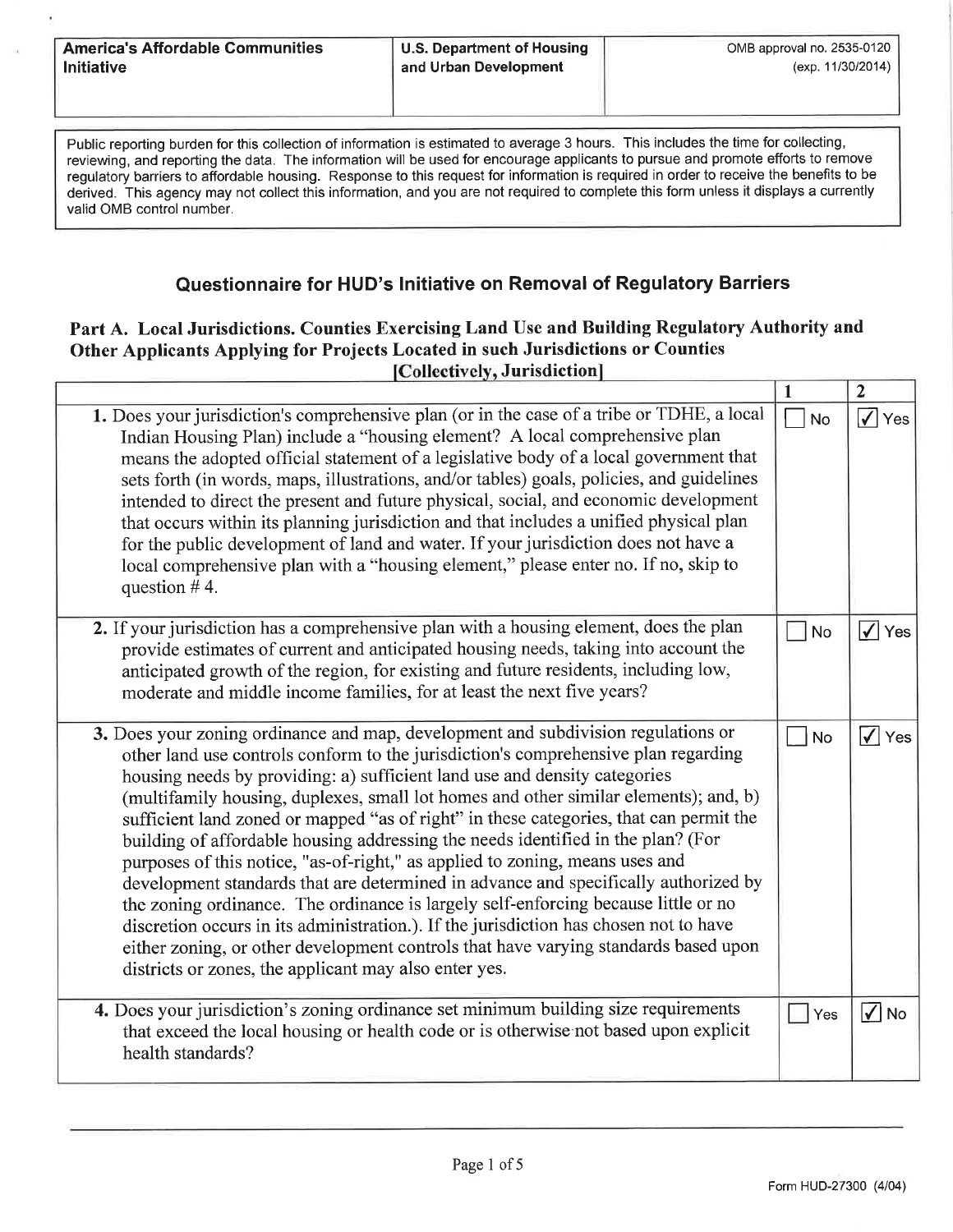| 5. If your jurisdiction has development impact fees, are the fees specified and calculated<br>under local or state statutory criteria? If no, skip to question #7. Alternatively, if your<br>jurisdiction does not have impact fees, you may enter yes.                                                                                                                                                                                                                                                                                                                                                                                                                                                                                                                                                                                                                                                                                                                                                                                                                                           | No                     | $\overline{\blacktriangledown}$<br>Yes |
|---------------------------------------------------------------------------------------------------------------------------------------------------------------------------------------------------------------------------------------------------------------------------------------------------------------------------------------------------------------------------------------------------------------------------------------------------------------------------------------------------------------------------------------------------------------------------------------------------------------------------------------------------------------------------------------------------------------------------------------------------------------------------------------------------------------------------------------------------------------------------------------------------------------------------------------------------------------------------------------------------------------------------------------------------------------------------------------------------|------------------------|----------------------------------------|
| 6. If yes to question #5, does the statute provide criteria that sets standards for the<br>allowable type of capital investments that have a direct relationship between the fee<br>and the development (nexus), and a method for fee calculation?                                                                                                                                                                                                                                                                                                                                                                                                                                                                                                                                                                                                                                                                                                                                                                                                                                                | No                     | $\sqrt{}$ Yes                          |
| 7. If your jurisdiction has impact or other significant fees, does the jurisdiction provide<br>waivers of these fees for affordable housing?                                                                                                                                                                                                                                                                                                                                                                                                                                                                                                                                                                                                                                                                                                                                                                                                                                                                                                                                                      | $\sqrt{}$<br><b>No</b> | Yes                                    |
| 8. Has your jurisdiction adopted specific building code language regarding housing<br>rehabilitation that encourages such rehabilitation through gradated regulatory<br>requirements applicable as different levels of work are performed in existing<br>buildings? Such code language increases regulatory requirements (the additional<br>improvements required as a matter of regulatory policy) in proportion to the extent of<br>rehabilitation that an owner/developer chooses to do on a voluntary basis. For further<br>information see HUD publication: "Smart Codes in Your Community: A Guide to<br><b>Building Rehabilitation Codes"</b><br>(www.huduser.org/publications/destech/smartcodes.html)                                                                                                                                                                                                                                                                                                                                                                                    | <b>No</b>              | $\sqrt{}$<br>Yes<br>(state<br>code)    |
| 9. Does your jurisdiction use a recent version (i.e. published within the last 5 years or, if<br>no recent version has been published, the last version published) of one of the<br>nationally recognized model building codes (i.e. the International Code Council<br>(ICC), the Building Officials and Code Administrators International (BOCA), the<br>Southern Building Code Congress International (SBCI), the International Conference<br>of Building Officials (ICBO), the National Fire Protection Association (NFPA))<br>without significant technical amendment or modification. In the case of a tribe or<br>TDHE, has a recent version of one of the model building codes as described above<br>been adopted or, alternatively, has the tribe or TDHE adopted a building code that is<br>substantially equivalent to one or more of the recognized model building codes?<br>Alternatively, if a significant technical amendment has been made to the above model<br>codes, can the jurisdiction supply supporting data that the amendments do not<br>negatively impact affordability. |                        | $\sqrt{}$ Yes                          |
| 10. Does your jurisdiction's zoning ordinance or land use regulations permit<br>manufactured (HUD-Code) housing "as of right" in all residential districts and zoning<br>classifications in which similar site-built housing is permitted, subject to design,<br>density, building size, foundation requirements, and other similar requirements<br>applicable to other housing that will be deemed realty, irrespective of the method of<br>production?                                                                                                                                                                                                                                                                                                                                                                                                                                                                                                                                                                                                                                          | No                     | $\sqrt{\ }$ Yes                        |

 $\overline{\mathbf{y}}$ 

 $\overline{\mathcal{M}}$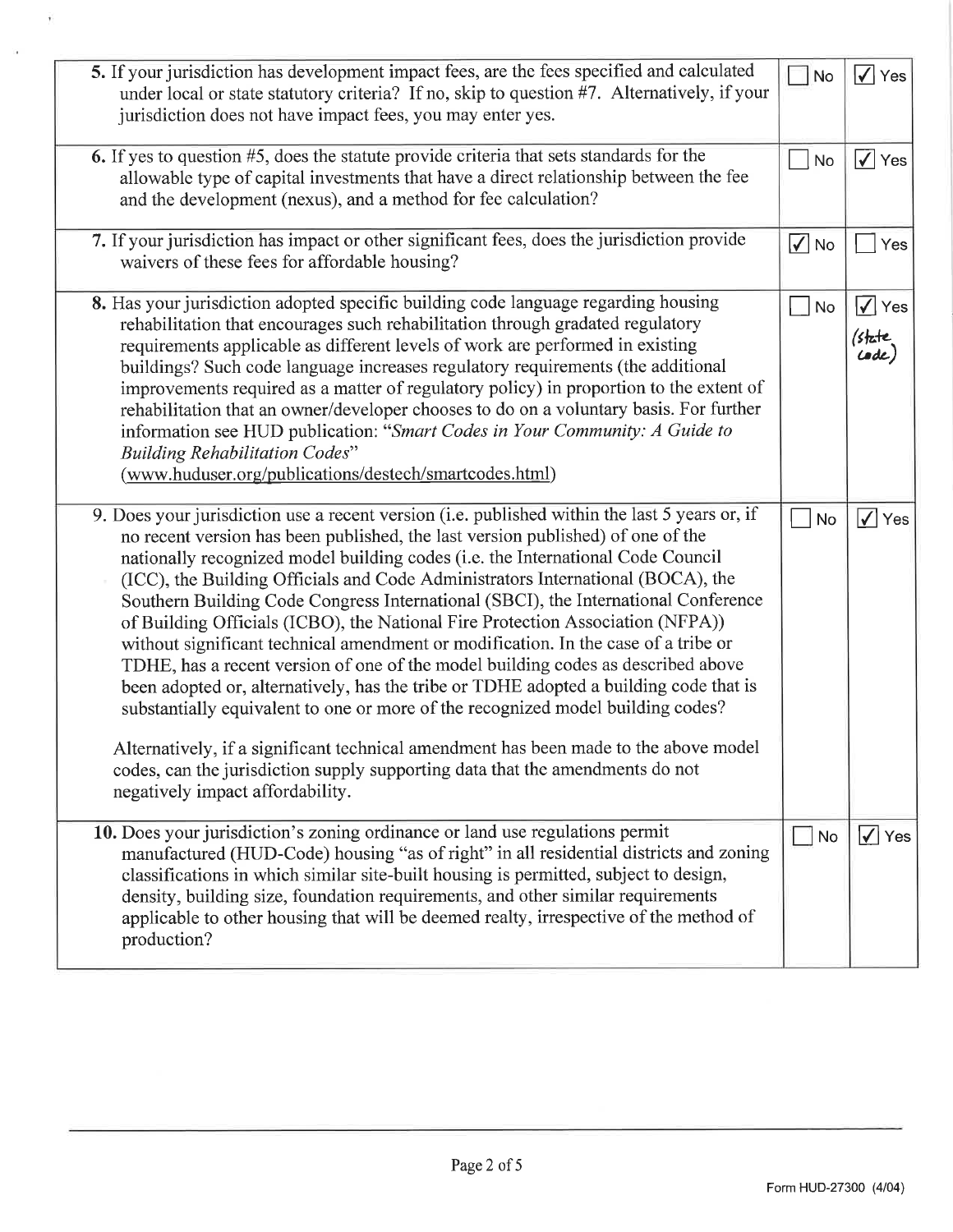| 11. Within the past five years, has a jurisdiction official (i.e., chief executive, mayor,<br>county chairman, city manager, administrator, or a tribally recognized official, etc.),<br>the local legislative body, or planning commission, directly, or in partnership with<br>major private or public stakeholders, convened or funded comprehensive studies,<br>commissions, or hearings, or has the jurisdiction established a formal ongoing<br>process, to review the rules, regulations, development standards, and processes of the<br>jurisdiction to assess their impact on the supply of affordable housing? | N <sub>o</sub> | $\vert\sqrt{\vert}$ Yes |
|--------------------------------------------------------------------------------------------------------------------------------------------------------------------------------------------------------------------------------------------------------------------------------------------------------------------------------------------------------------------------------------------------------------------------------------------------------------------------------------------------------------------------------------------------------------------------------------------------------------------------|----------------|-------------------------|
| 12. Within the past five years, has the jurisdiction initiated major regulatory reforms<br>either as a result of the above study or as a result of information identified in the<br>barrier component of the jurisdiction's "HUD Consolidated Plan?" If yes, attach a<br>brief list of these major regulatory reforms.                                                                                                                                                                                                                                                                                                   | No             | $\sqrt{\ }$ Yes         |
| 13. Within the past five years has your jurisdiction modified infrastructure standards<br>and/or authorized the use of new infrastructure technologies $(e.g.$ water, sewer,<br>street width) to significantly reduce the cost of housing?                                                                                                                                                                                                                                                                                                                                                                               | $\sqrt{ }$ No  | Yes                     |
| 14. Does your jurisdiction give "as-of-right" density bonuses sufficient to offset the cost<br>of building below market units as an incentive for any market rate residential<br>development that includes a portion of affordable housing? (As applied to density<br>bonuses, "as of right" means a density bonus granted for a fixed percentage or<br>number of additional market rate dwelling units in exchange for the provision of a<br>fixed number or percentage of affordable dwelling units and without the use of<br>discretion in determining the number of additional market rate units.)                   | $ \nabla $ No  | Yes                     |
| 15. Has your jurisdiction established a single, consolidated permit application process for<br>housing development that includes building, zoning, engineering, environmental, and<br>related permits? Alternatively, does your jurisdiction conduct concurrent, not<br>sequential, reviews for all required permits and approvals?                                                                                                                                                                                                                                                                                      | No             | $\sqrt{}$ Yes           |
| 16. Does your jurisdiction provide for expedited or "fast track" permitting and approvals<br>for all affordable housing projects in your community?                                                                                                                                                                                                                                                                                                                                                                                                                                                                      | $\sqrt{ }$ No  | Yes                     |
| 17. Has your jurisdiction established time limits for government review and approval or<br>disapproval of development permits in which failure to act, after the application is<br>deemed complete, by the government within the designated time period, results in<br>automatic approval?                                                                                                                                                                                                                                                                                                                               | <b>No</b>      | $\sqrt{ }$ Yes          |
| 18. Does your jurisdiction allow "accessory apartments" either as: a) a special exception<br>or conditional use in all single-family residential zones or, b) "as of right" in a<br>majority of residential districts otherwise zoned for single-family housing?                                                                                                                                                                                                                                                                                                                                                         | No             | $\sqrt{}$ Yes           |
| 19. Does your jurisdiction have an explicit policy that adjusts or waives existing parking<br>requirements for all affordable housing developments?                                                                                                                                                                                                                                                                                                                                                                                                                                                                      | $\sqrt{ }$ No  | Yes                     |
| 20. Does your jurisdiction require affordable housing projects to undergo public review<br>or special hearings when the project is otherwise in full compliance with the zoning<br>ordinance and other development regulations?                                                                                                                                                                                                                                                                                                                                                                                          | Yes            | $ \checkmark $ No       |
| <b>Total Points:</b>                                                                                                                                                                                                                                                                                                                                                                                                                                                                                                                                                                                                     |                |                         |

 $\hat{\mathbf{r}}$ 

 $\bar{\sigma}$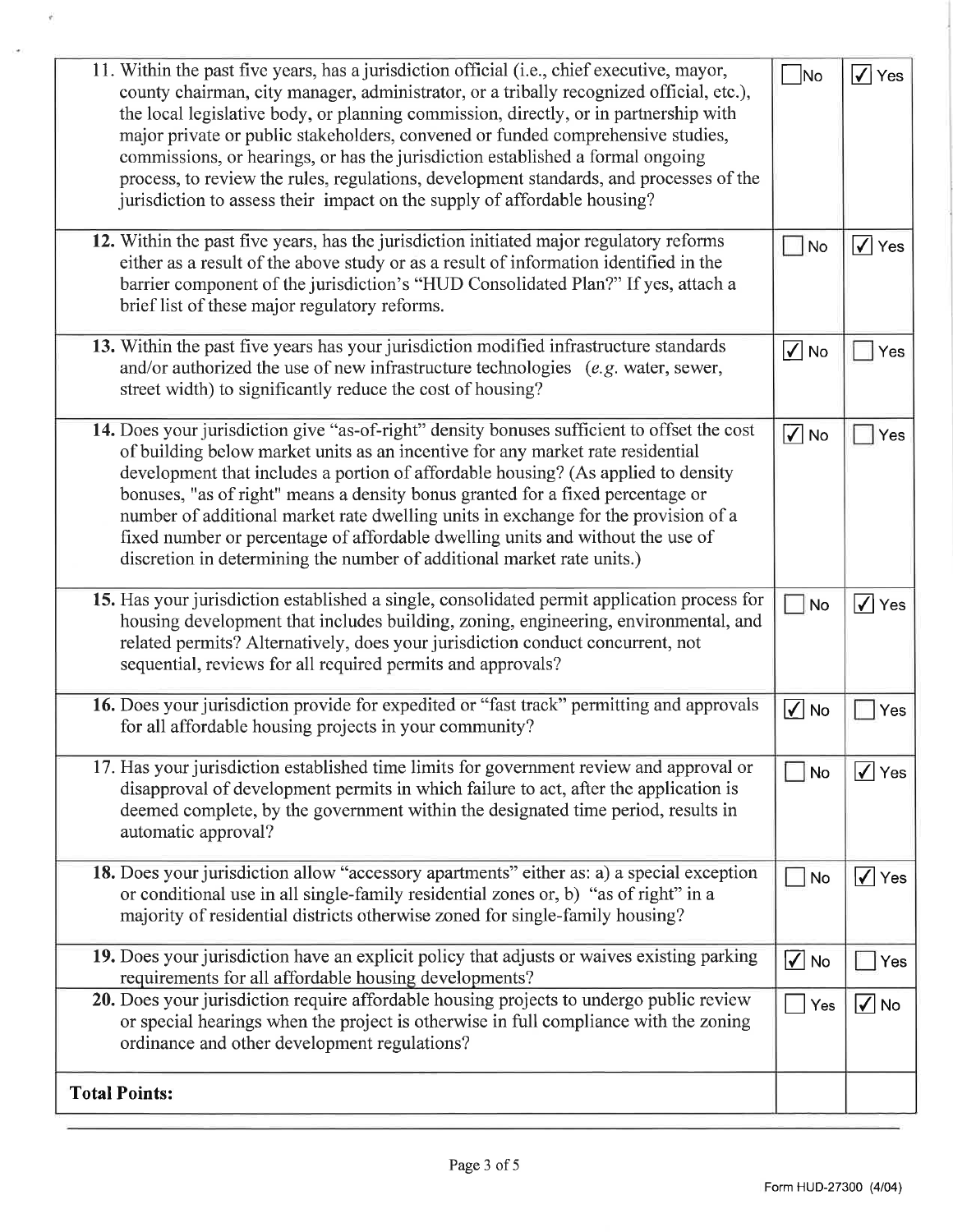#### **City of Grants Pass Analysis of Barriers to Affordable Housing Background Information**

## **BACKGROUND:**

The City of Grants Pass has at various times identified barriers to affordable housing and taken actions to ameliorate the negative effects of those barriers.

In 2014, the City adopted amendments to its Comprehensive Plan and land use regulations, expanded its urban growth boundary, and established urban reserves. This adoption was the culmination of a comprehensive, multi-year public planning process to assess and address the City's long-term needs. The adopted work products were acknowledged by the Oregon Department of Land Conservation and Development in 2015.

In 2014, the City of Grants Pass adopted amendments to its Comprehensive Plan and Development Code to:

- $\bullet$ Adopt an updated population forecast.
- Assess residential, commercial, industrial, and other land needs for the next 30 years, based on trends and forecasts of needs of the forecast population and economy.
- Plan for how to meet these needs, including residential lands to provide opportunities for  $\bullet$ needed housing units at different price levels and rent levels, with opportunities for a variety of housing locations, types, and densities.
- Amend the Urban Growth Boundary and establish Urban Reserves to provide a land  $\bullet$ supply to meet growth needs for the next 20 years in the UGB and 10 additional years in the Urban Reserves.
- Amend the Comprehensive Plan and Development Code (development standards) to  $\bullet$ ensure an adequate supply of lands and development standards to provide opportunities for needed housing units at different price levels and rent levels, with opportunities for a variety of housing locations, types, and densities.

Analyses of existing measures and new measures to address housing needs were adopted as part of the City's Urbanization Element of the Comprehensive Plan, initially adopted in 2009 and updated in 2012 and 2014. The analysis and policies were adopted as part of the Urbanization Element, and those were implemented through planning, zoning, and code amendments in 2014.

Through this work, the City identified public policies that posed barriers to affordable housing, and adopted plan and code amendments to ameliorate negative effects of public policies that served as barriers to affordable housing.

This background information summarizes measures that were previously adopted, measures which were adopted in 2014, and measures that were identified and/or taken since that time. This background information also summarizes issues discussed in form HUD-27300 Questionnaire for HUD's Initiative on Removal of Regulatory Barriers.

Some of these measures also addressed fair housing, but this background information focuses specifically on affordable housing.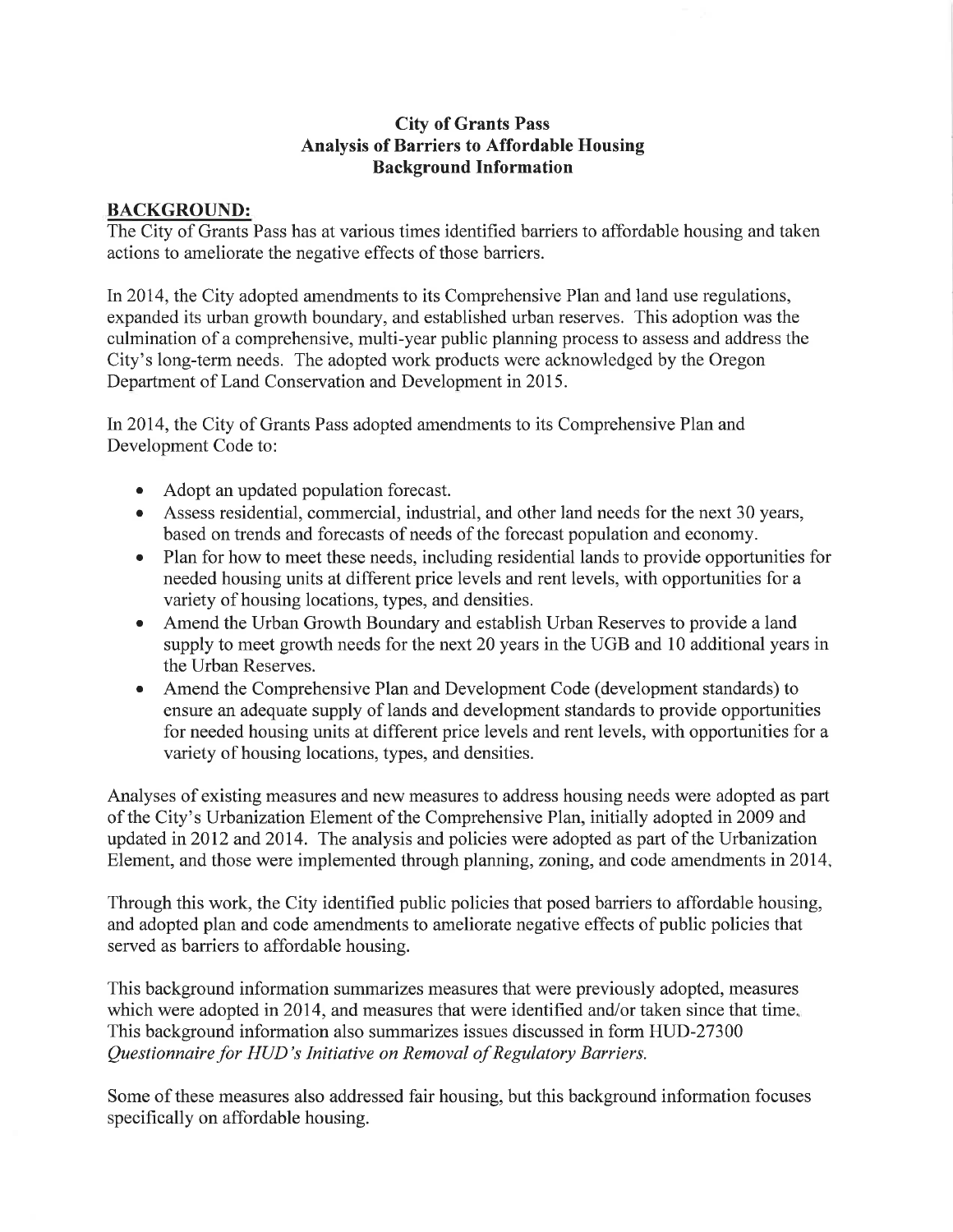## **Previously Existing (Prior to 2014)**

#### Consistent with state law and related case law, the city:

- Permits manufactured housing on lots where site-build single-family homes are  $\bullet$ permitted.
- Has clear and objective standards for review of residential development ('needed  $\bullet$ housing' as defined in state law). Note: case law regarding state law indicates that review of some development subject to clear and objective standards still involves discretion and must be subject to a quasi-judicial proceeding, rather than only ministerial issuance of a permit.
- Has inclusive provisions permitting for 'residential homes' and 'residential facilities' as  $\bullet$ provided in ORS 197, and further, has more inclusive provisions addressing case law pertaining to provisions of ORS 197 that distinguished between 'residential homes' and 'residential facilities' based on the number of residents. (This was further updated in 2014).
- Has timelines for issuing land use decisions within 120 days of submittal of a complete  $\bullet$ application, including resolution of all local appeals. Most land use decisions are issued far sooner than the 120-day deadline.

### Prior to 2014, the city also:

- Established a Vertical Housing Development Zone that qualifies properties for state property tax exemptions for upper-story residential development. This state program was to sunset in 2015, but was renewed for an additional 10 years. The city submitted a letter in support of the renewal legislation.
- Adopted standards allowing private streets for smaller developments, reducing costs and  $\bullet$ allowing greater efficiency of land.
- Adopted options for 'skinny street' standards, reducing costs and allowing greater efficiency of land.
- Established a building renovation program for downtown buildings. The initial program provided design grants and construction loans. The program was revised to also include a construction grant program for seismic retrofitting and fire-safety improvements such as fire sprinklers and exiting. For example, this program can be used to convert upperstory space for residential use.
- Permits residential development as a 'permitted use' in zones where residential use is  $\bullet$ permitted, rather than a conditional use. Further flexibility is available through a Planned Unit Development (PUD process), while the certainty always remains available through the standard review process.
- Established standards for replacement of a nonconforming building destroyed by  $\bullet$ calamity without requiring all site nonconformity to be brought up to current standards.
- Does not have a separate review process or different/more-stringent zoning requirements  $\bullet$ for 'government housing' than other housing.
- Has a coordinated review process and internal communication protocols and decisionmaking for land use applications.
- For transportation SDCs, the City has a lower trip generation rate per unit for multi- $\bullet$ family housing, based on the ITE Trip Generation Manual. (Approximately 6 trips per unit for multi-family units vs. approximately 10 trips per unit for single-family detached units). Each trip is calculated by a dollar multiplier to determine SDCs.
- Provides SDC credits for development previously existing on a site.  $\bullet$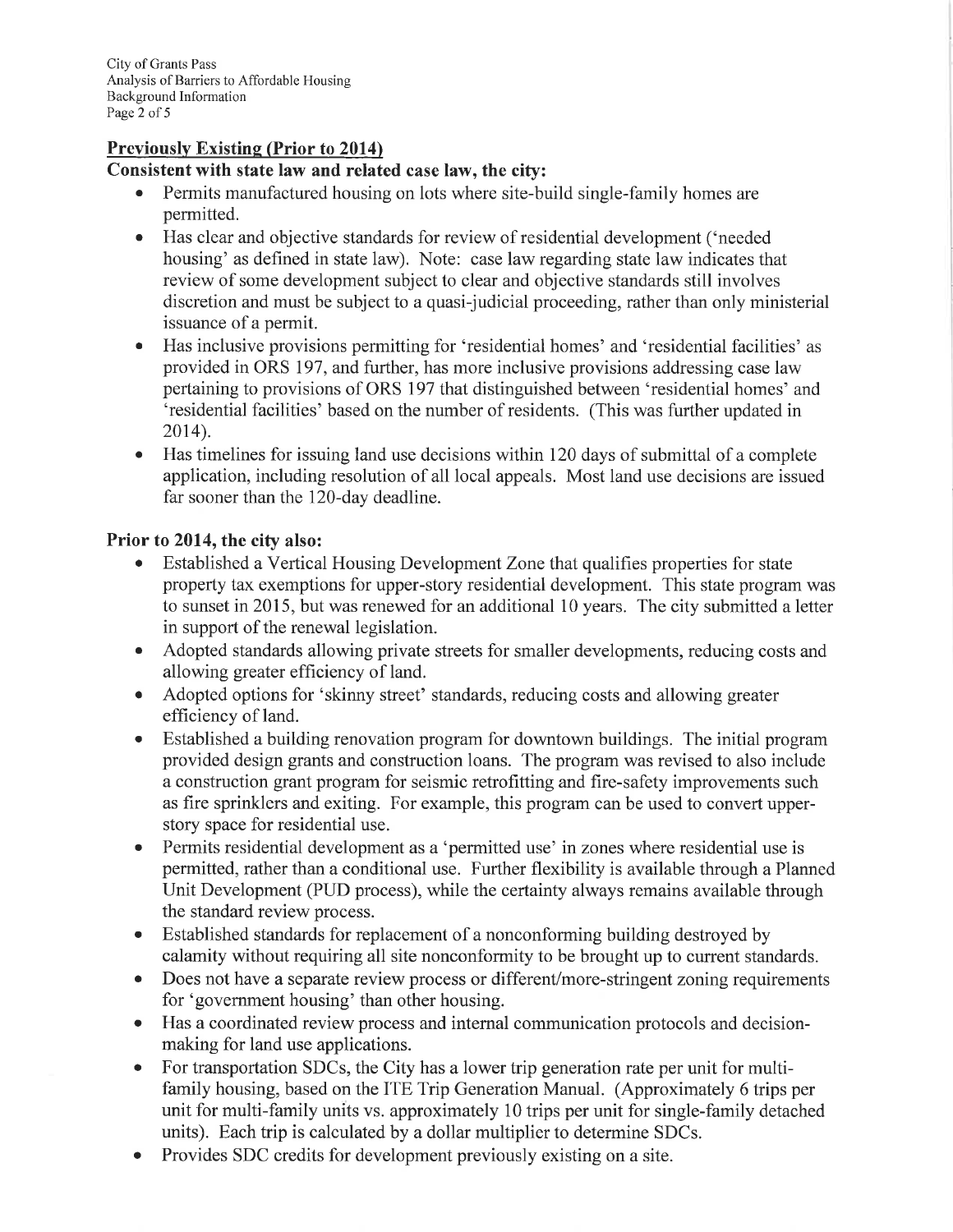City of Grants Pass Analysis of Barriers to Affordable Housing Background Information Page 3 of 5

> Adopted a limited relief policy for the Deferred Development Agreement requirements  $\bullet$ which are intended to ensure adequate public facilities at time of development or as part of future public projects while protecting homeowners from unforeseen costs of deferred improvements.

## **Temporary Measures**

- As a matter of policy, the City Council has chosen to charge less than the full transportation SDC rate authorized by the SDC methodology. The discount rate has varied at different times based on economic conditions and considerations. Transportation SDCs were fully discounted to \$0 for a period of time.
- The City previously extended the deadline for expiration of land use decisions including  $\bullet$ subdivisions that would have expired during the downturn in the economy. This reduced time, cost, and uncertainty that would have occurred if these developments expired and required new land use approvals.

# **Adopted in or After 2014**

- Through a combination of measures, planned for increase in overall average residential  $\bullet$ density for new development.
- Increased the mix of higher-density zoned lands needed to meet housing needs.  $\bullet$
- Upzoned lower-density residential lands to meet identified needs for additional lands  $\bullet$ with higher-density zoning and added additional lands in expansion areas with mix of zoning for variety of housing types and densities.
- Planned/zoned land use in consideration of proximity to services, shopping, employment, and transit.
- Adopted a land use plan and zoning which provides opportunities for a variety and mix of of uses, housing types, densities, and price ranges throughout the community.
- Adopted Cottage Housing standards with provisions which allow for an automatic  $\bullet$ density bonus for development type that provides smaller homes, open space, and reduced bulk and lot coverage.
- Adopted Accessory Dwelling Unit provisions. These allow opportunities for infill  $\bullet$ development and dispersal rather than concentration of units, allowing flexibility for additional affordable rental opportunities, extended family living situations, and/or supplemental income for homeowners.
- Adopted a 20% small lot allowance in lower-density zones, allowing mix of housing and  $\bullet$ additional residential units in lower-density zones.
- Adopted lot size averaging and clustering provisions allowing for more efficient use of  $\bullet$ difficult sites and infill development and more usable lot configurations.
- Further addressed and codified new case law to be more inclusive regarding 'residential homes' and 'residential facilities.'
- Adopted standards allowing upper-story residential up to four units in Neighborhood Commercial zones, where residential use was previously not permitted.
- Provided greater parity between lot sizes/density for single-family attached housing  $\bullet$ (ownership option). For example, it was previously possible to have a duplex at higher density than two single-family attached units due to lot size provisions of zone. This amendment reduced the minimum lot size for attached housing to allow those ownership units to be built at the same density as a duplex.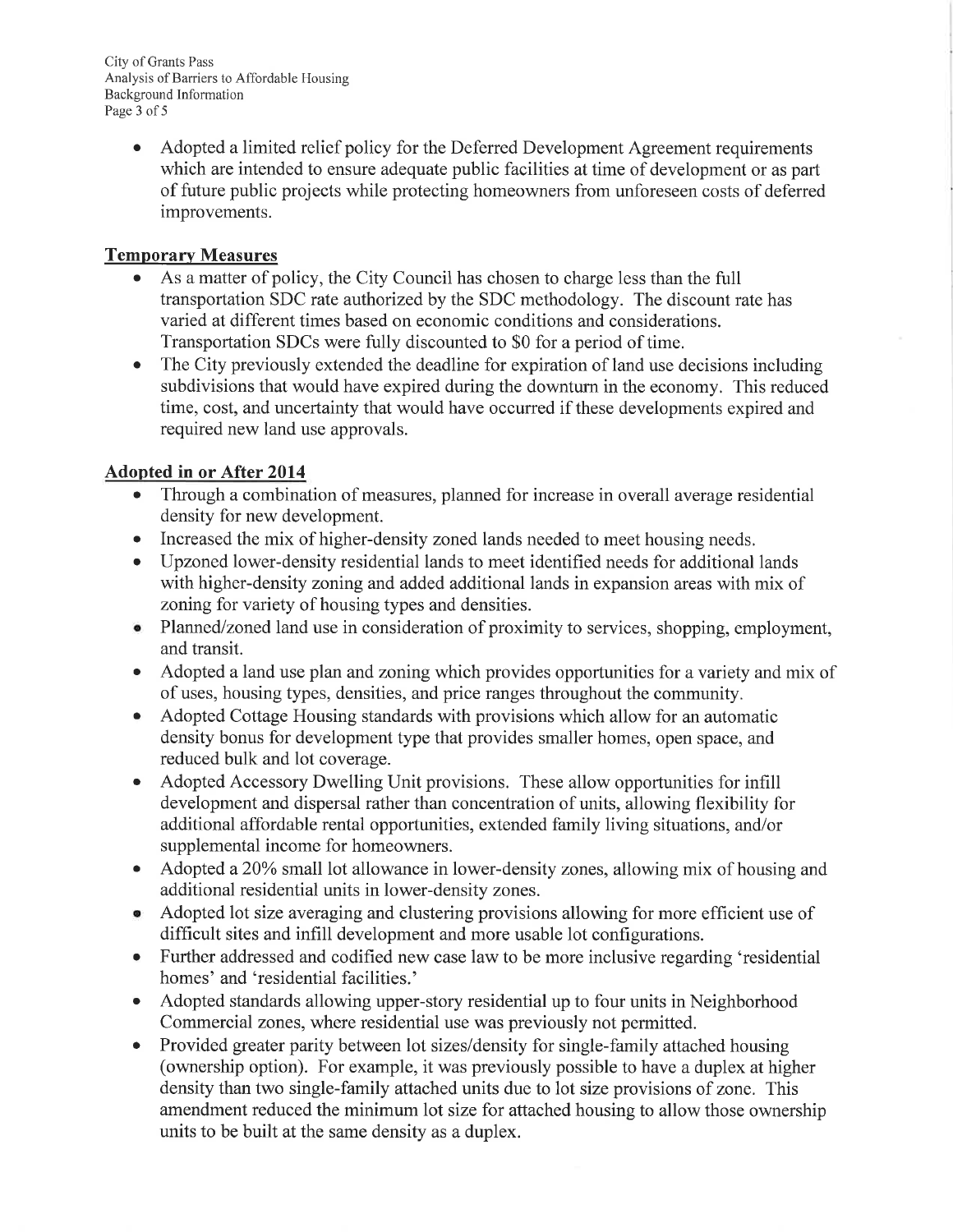City of Grants Pass Analysis of Barriers to Affordable Housing Background Information Page 4 of 5

- Adopted new provisions with clear and objective standards for single-family attached  $\bullet$ housing.
- Reduced minimum lot sizes for most zoning districts.  $\bullet$
- Increased maximum allowed density in some zones and created new zones that allow  $\bullet$ higher density.
- Reduced off-street parking requirements and provided credit for counting on-street  $\bullet$ parking along the property frontage toward minimum requirements.
- Allowed greater flexibility for home occupations and allowed more home occupation  $\bullet$ types to be approved administratively without quasi-judicial land use review, reducing time and fees.
- Streamlined subdivision final plat process to reduce time and cost for review.  $\bullet$
- Ensured lands in new higher density residential zones can't be developed with  $\bullet$ exclusively lower density single-family subdivisions/developments.
- Ensured lands in new higher density residential zones which also allow office uses can't  $\bullet$ be used/consumed exclusively for office uses.
- Ensured lands in new commercial zones that also permit residential uses aren't consumed  $\bullet$ exclusively by residential uses, while clarifying provisions that allow for residential as part of mixed use.
- Established land use patterns intended to help reduce transportation related costs (home  $\bullet$ to work distance and trips, home to shopping distance and trips, etc.) and provide access to transit.

# Policies Identified but Not Yet Implemented

Adopted policy to evaluate SDC methodology to consider not only trip generation and square footage/use, but also building footprint and associated implications for frontage/footage of required streets, sewer line, water lines, etc. so SDCs could be lower for buildings of the same size that have a more compact development footprint and require less land and public infrastructure.

### **Building Code**

 $\bullet$ The City of Grants Pass has adopted the latest 2014 Oregon Residential Specialty Code, which is based on the 2012 International Residential Code.

### **Other**

 $\bullet$ The Building Division has developed some pre-approved plans that reduce costs such as an engineer's fee to stamp simple, common buildings such as garages.

## **State Limitations**

State law included a prohibition on inclusionary zoning. A repeal of this prohibition was  $\bullet$ signed into law in 2016, and may provide additional opportunities for local actions to reduce barriers to affordable housing.

# **CONCLUSIONS:**

As a result of actions over the years, and as part of a comprehensive long-term review of residential needs, the city has conducted analysis of barriers to affordable housing and taken actions to ameliorate the negative effects of those barriers. We believe the analysis was substantially equivalent to the information required under paragraph 24 CFR 91.25(h). We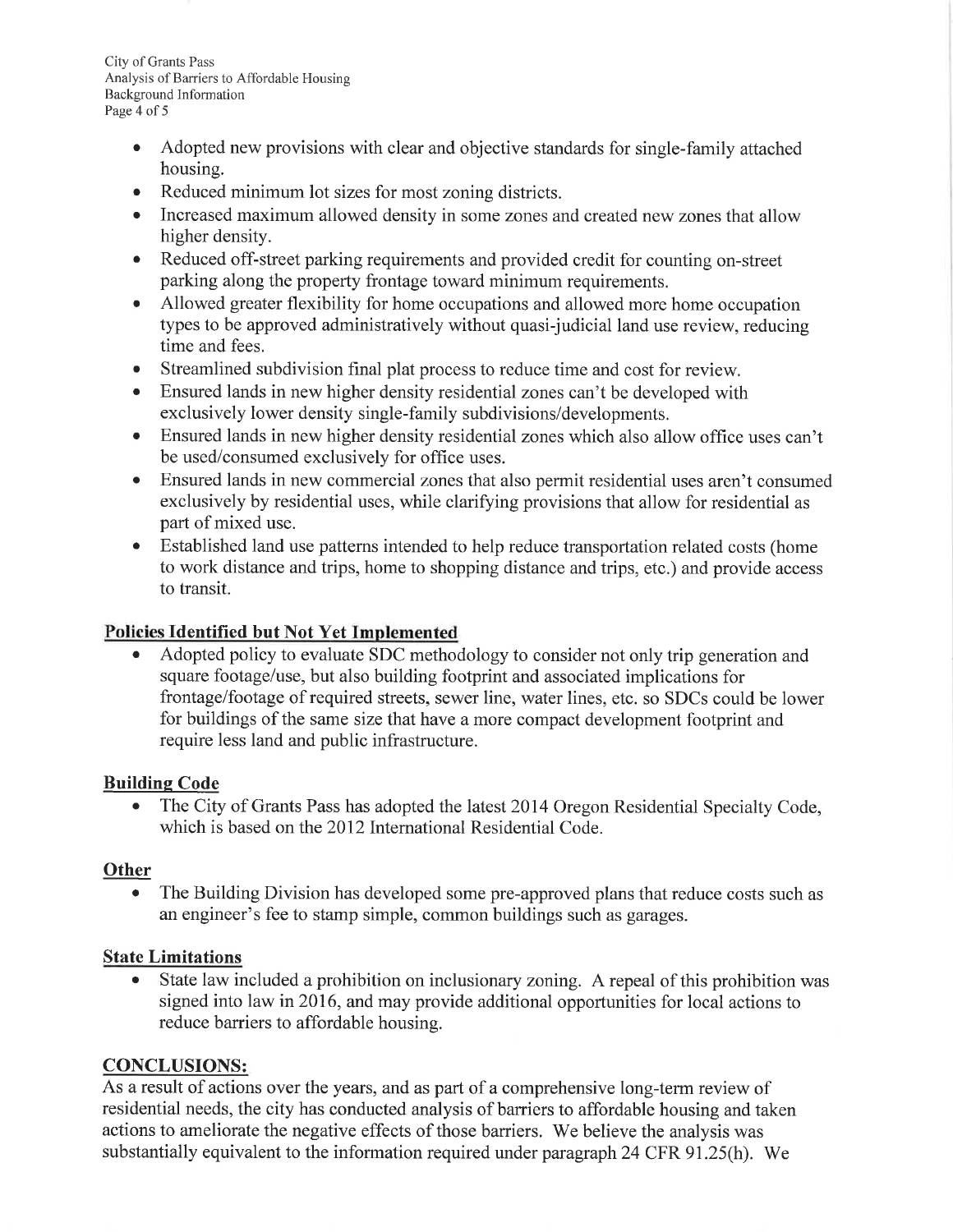City of Grants Pass Analysis of Barriers to Affordable Housing Background Information Page 5 of 5

further believe the City of Grants Pass has taken actions to ameliorate the negative effects of those barriers. The analysis and actions appear to be at least as comprehensive, if not more so, than the identification of regulatory barriers identified in the applicable sections of many of the Affordable Housing Action Plans reviewed in preparation for this analysis. Further, the analysis and actions appear to address common barriers identified in HUD's publication "Why Not in Our Community?: Removing Barriers to Affordable Housing."

With the above documentation and with the completion and submittal of Form HUD-27300, the Questionnaire for HUD's Initiative on Removal of Regulatory Barriers, we believe recent work has substantially identified regulatory barriers to affordable housing and substantially ameliorated the negative effects of those public policies.

### We respectfully request that HUD make the determination described in 24 CFR 91.25(h) that the assessment and actions described herein are substantially equivalent to the information required under paragraph (h), and that the City shall be considered to have complied with the requirement of paragraph (h).

Should HUD need a copy of the enacting ordinances that adopted the policies or implementing measures adopted in 2014, and acknowledged by the Oregon Department of Land Conservation and Development, we would be happy to provide that additional documentation.

Further, with the recent change in state law regarding inclusionary zoning and through consideration of additional public policies, in its next round of analysis, the City may also wish to identify additional policies with the potential to further incentivize affordable housing.